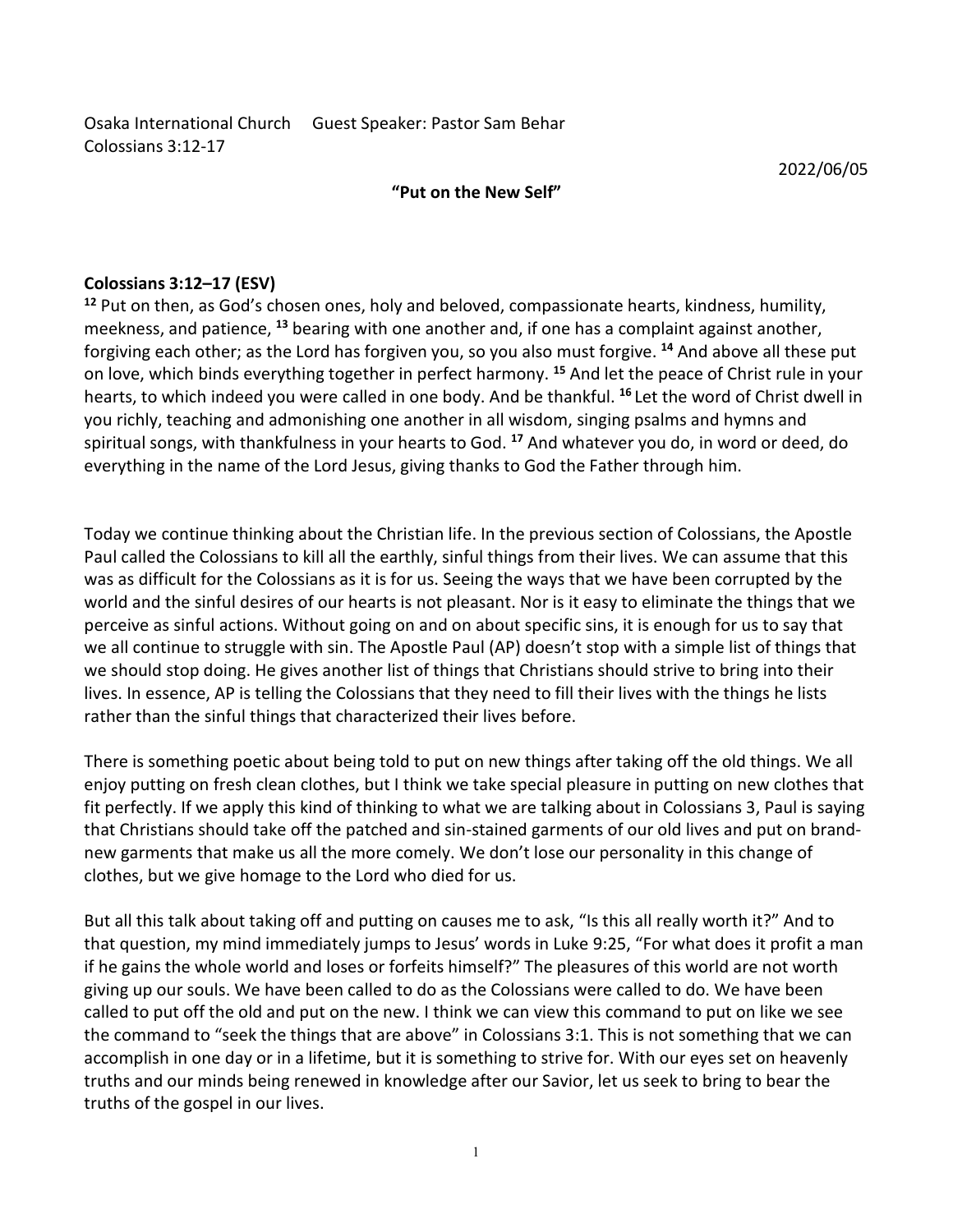Now, in verses 12-13, AP says to put on several different things, but I think we should view this as a set<br>of things. Essentially, what we see in verses 12-13 is a call to imitate our Lord Jesus—especially to<br>imitate Jesus Now, in verses 12-13, AP says to put on several different things, but I think we should view this as a set<br>of things. Essentially, what we see in verses 12-13 is a call to imitate our Lord Jesus—especially to<br>imitate Jesus Now, in verses 12-13, AP says to put on several different things, but I think we should view this as a set<br>of things. Essentially, what we see in verses 12-13 is a call to imitate our Lord Jesus—especially to<br>imitate Jesus Now, in verses 12-13, AP says to put on several different things, but I think we should view this as a set<br>of things. Essentially, what we see in verses 12-13 is a call to imitate our Lord Jesus—especially to<br>imitate Jesus Now, in verses 12-13, AP says to put on several different things, but I think we should view this as a set<br>of things. Essentially, what we see in verses 12-13 is a call to imitate our Lord Jesus—especially to<br>imitate Jesus Now, in verses 12-13, AP says to put on several different things, but I think we should view this as a set<br>of things. Essentially, what we see in verses 12-13 is a call to initiate our Lord Jesus-especially to<br>imitate Jesu Now, in verses 12-13, AP says to put on several different things, but I think we should view this as a set<br>of things. Essentially, what we see in verses 12-13 is a call to imitate our Lord Jesus? —especially to<br>imitate Jes Now, in verses 12-13, AP says to put on several different things, but I think we should view this as a set<br>of things. Essentially, what we see in verses 12-13 is a call to imitate our Lord Jesus-especially to<br>imitate Jesus Now, in verses 12-13, AP says to put on several different things, but I think we should view this as a set<br>of things. Essentially, what we see in verses 12-13 is a call to imitate our Lord Jesus—especially to<br>imitate Jesus Now, in verses 12-13, AP says to put on several different things, but I think we should view this as a set<br>of things. Essentially, what we see in verses 12-13 is a call to imitate our Lord Jesus—especially to<br>imitate Jesus Now, in verses 12-13, AP says to put on several different things, but I think we should view this as a set<br>of things. Essentially, what we see in verses 12-13 is a call to imitate our Lord Jesus—especially to<br>imitate lesus Now, in verses 12-13, AP says to put on several different things, but I think we should view this as a set of things. Essentially, what we sein verses 12-13 is a call to initiate our Lord lessus?—especially to imitate lesu Now, in verses 12-13, AP says to put on several different things, but I think we should view this as a set<br>of things. Essentially, what we see in verses 12-13 is a call to imitate our Lord Jesus-especially to<br>imitate Jesus Now, in verses 12-13, AP says to put on several different things, but I think we should view this as a set<br>of things. Essentially, what we see in verses 12-13 is a call to imitate our Lord Jesus—especially to<br>imitate lesus Now, in verses 12-13, AP says to put on several different things, but I think we should view this as a set<br>of things. Essentially, what we see in verses 12-13 is a call to imitate our Lord Jesus<sup>-</sup> especially to<br>imitate Je Now, in verses 12-13, AP says to put on several different things, but I think we should view this as a set<br>imitate lesus' forgiveness. Who hela a more compassionate heart than our Lord Jesus—especially to<br>imitate lesus' fo Now, in verses 12-1.3, AP says to put on several different things, but I think we should view those as set of minses. Essentially, what we see in verses 12-13 is a call to imitate our Lord Jesus<sup>-2</sup> Septerally to imitate l of things. Essentially, what we see in verress 12-13 is a call to imitate our lord lesus<sup>-</sup> especially to the tother inteler of the procedure in the compassionate heart han our Lord Jesus? Who has ever been kinder to the b imitate lesus' forgiveness. Who had a more compassionate heart than our Lord Essie / Who lase ever gave up their<br>blace of glory to be born in a stable and to die on a cross between two rebels? Who else ever gave up their<br>d

beat wire to the brokenhearded or down-trodden than our lord less? Who else ever gave up their<br>place of glory to be born in a stable and to die on a cross between two rebels? Who else ever laid<br>down their life for people t place of glory to be born in a stable and to die on a cross between two rebels? Who else ever laid of the case for more than do die on a cross between two rebels. They our Lord Jesus has done all of these things for us. To down their life tor people that have a because that hand With of the pather wis respectively and stock without tail?<br>Truly our Lord Jesus has done all of these things for us. To be clear, Jesus has done for us more than we Truly our Lord Jessie has done all of these things for us. To be clear, Jessie has done for us more than we<br>for a year imagine, but most importantly for us, he is still doing these things. He is not leaving us on our<br>own. can ever image in, but most importantly for us, he is still doing these things. He is not leaving us on our this origive as the stoches of forgive 70 times 7, he was trying to show how much he would forgive us. For the dis own. His forgiveness exterats to us today. When less<br>tions of, the way trying to show how much he would forgive us. For the disciples, Jesus was making the<br>image of forgiveness broad and glorious. So now in Colossians 3:12 image of torgiveness broad and giorous. So now in Colossians 3:12-13, AP is saying flart every<br>has their minds set on things above, and who have killed off the earthly from their lives—in other<br>words all Christians—need to above all ching is a to put on lowe all the mean that the reaching the mean the meas the measure and the measure and the measure and the measure of the same thing. Take note however, this forgiveness cannot be in word only words all Christians—need to put on the character of their Savior and torgive one another.<br>As God's people, the Colossians were called to imitate the Savior. As God's people, we are deled to the same thing. Take note howev As God's people, the Colossians were called to imitate the Savior. As God's people, we are being called to the same thing, Take note however, this forgiveness cannot be in word only. We are called to the same that that tha As God's people, the Colossians were called to imitted the Savor. As God's people, we are being called to the same thing. Take not be however, this forgiveness cannot be in word only. We are called to forgive from a heart to the same thing. I ake note however, this torgiveness cannot be un word only. We are called to<br>forgive from a heart of compassion and humility. Do you think that there are people here that have<br>been hurt by others. Hurts

torgue trom a heard of compassion and humility. Do you think that there are people in the church<br>today that have been hurt by others: hurts occur wherever sinful people are. The real question for us today is, have<br>been hur today that have been hurt to y others in the church? I magne that there are people here that have<br>been hurt by others. Hurts occur wherever sinful people are. The real question for us today is, have<br>you forgiven the people the makes us want to fore the word at the gave in the prediction tor us today is, need that the mediation of the mediation tor us to allow yourself to be mistreated to be faithful in forgiveness, but in the case of small o you torgiven the people that of the med of your 10 on think that you have to allow yourself to be<br>not that the point of the case of more serious offenses, as you seek justice, are you able to walk humbly and<br>forgiveness? I mistreated to be attitulu in forgreenes, but in the case of small offenses and slights are you astive in<br>forgiveness? In the case of more serious offenses, as you seek justice, are you able to walk humbly and<br>with compassi forgiveness? In the case of more serious offenses, as you seek justice, are you able to walk humbly and<br>for the massion? Let us look to heaven, because seated at the right hand of the Father is the one who<br>died to bring us with compassion? Let us look to heaven, because seated at the right hand of the Fahrer is the one who leaded to bring us forgiveness. He was crushed for our transgersions. His death bought us salwation. He<br>did not suffer f died to bring us forgiveness. He was crushed for our transgeressions. His death bought us salvation. He<br>did not suffer for his own sins. He was not humiliated and shamed for his own faults. He did all of that<br>for our sins. dient sture for his owen sins. He was not humilated and shamed for his owen faults. He did all of that of orgive outs have not his many that we forgive others. He did all of that above all these put on love, which binds ev for our sins. The way that our Lord forgave us should shape the way we forgive others.<br>Building on the call to forgive one another is Paul's command to put on love. Verse 14 says, "And<br>above all these put on love, which bi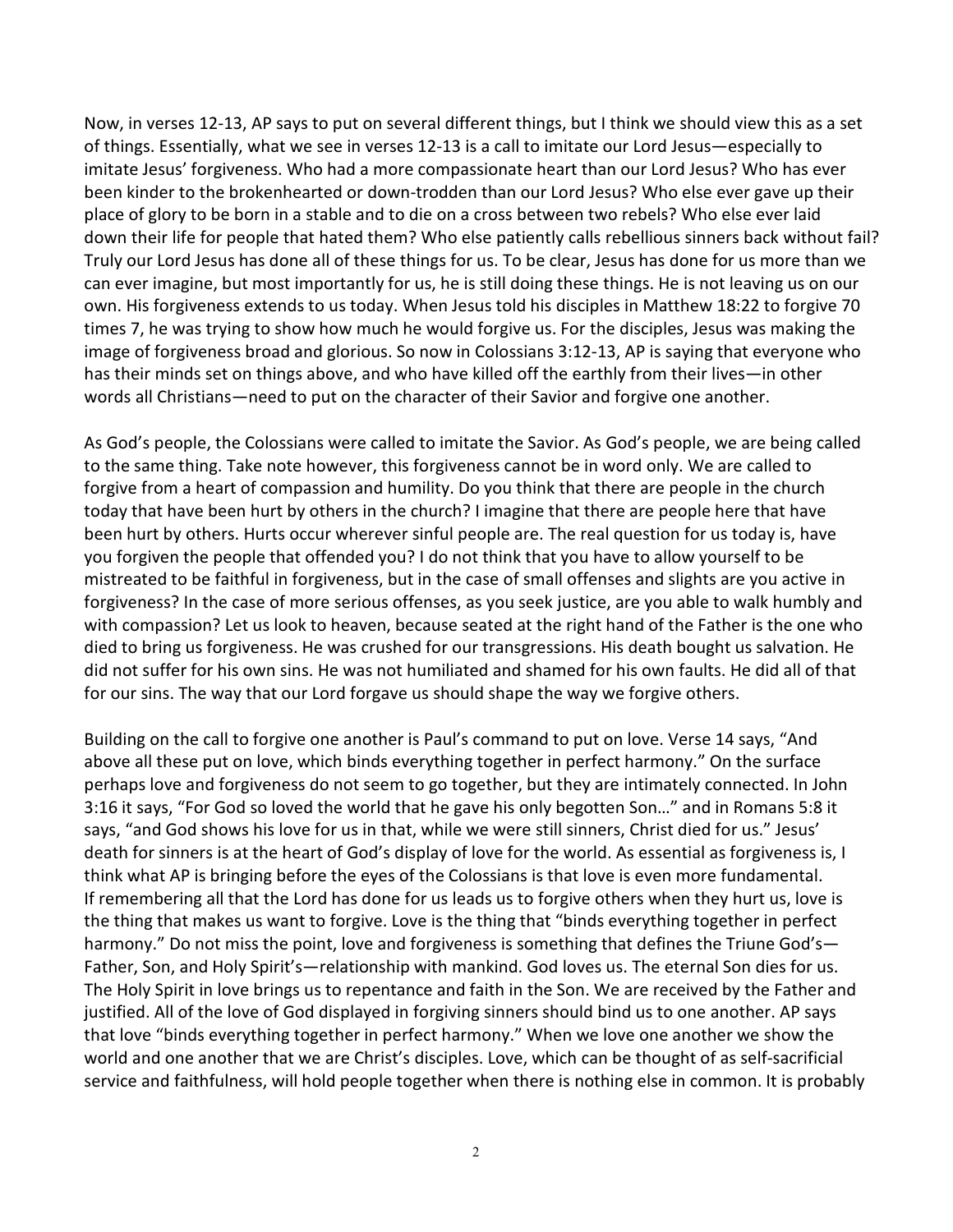the single most uncommon thing in our world today. If we are bound together in love then we will be<br>inviting harmony into our lives and into the church.<br>And on the foundation of love and forgiveness, Paul gives four more c the single most uncommon thing in our world today. If we are bound together in love then we will be<br>inviting harmony into our lives and into the church.<br>And on the foundation of love and forgiveness, Paul gives four more c the single most uncommon thing in our world today. If we are bound together in love then we will be<br>inviting harmony into our lives and into the church.<br>And on the foundation of love and forgiveness, Paul gives four more c the single most uncommon thing in our world today. If we are bound together in love then we will be<br>inviting harmony into our lives and into the church.<br>And on the foundation of love and forgiveness, Paul gives four more c the single most uncommon thing in our world today. If we are bound together in love then we will be<br>inviting harmony into our lives and into the church.<br>And on the foundation of love and forgiveness, Paul gives four more c the single most uncommon thing in our world today. If we are bound together in love then we will be<br>inviting harmony into our lives and into the church.<br>And on the foundation of love and forgiveness, Paul gives four more c the single most uncommon thing in our world today. If we are bound together in love then we will be<br>inviting harmony into our lives and into the church.<br>And on the foundation of love and forgiveness, Paul gives four more c the single most uncommon thing in our world today. If we are bound together in love then we will be inviting harmony into our lives and into the church.<br>And on the foundation of love and forgiveness, Paul gives four more c the single most uncommon thing in our world today. If we are bound together in love then we will be<br>inviting harmony into our lives and into the church.<br>And on the foundation of love and forgiveness, Paul gives four more c the single most uncommon thing in our world today. If we are bound together in love then we will be<br>inviting harmony into our lives and into the church.<br>And on the foundation of love and forgiveness, Paul gives four more c the single most uncommon thing in our world today. If we are bound together in love then we will be<br>inviting harmony into our lives and into the church.<br>And on the foundation of love and forgiveness, Paul gives four more c the single most uncommon thing in our world today. If we are bound together in love then we will be invirting harmony into our lives and into the church.<br>And on the foundation of love and forgiveness, Paul gives four more the single most uncommon thing in our world today. If we are bound together in love then we will be<br>inviting harmony into our lives and into the church.<br>And on the foundation of love and forgiveness, Paul gives four more c the single most uncommon thing in our world today. If we are bound together in love then we will be inviting harmony into our lives and into the church.<br>And on the foundation of love and forgiveness, Paul gives four more c the single most uncommon thing in our world today. If we are bound together in love then we will be inviting harmony into our lives and into the church.<br>And on the foundation of love and forglyeness, Paul gives four more c the single most uncommon thing in our world today. If we are bound together in love then we will be<br>inviting harmony into our lives and into the church.<br>And on the foundation of love and forgiveness, Paul gives four more c the singe most uncommon thing in our world today. It we are bound together in love then we will be<br>inviting harmony into our lives and into the church.<br>And on the foundation of love and forgiveness, Paul gives four more co Inviting harmony into our lives and into the church.<br>And on the foundation of love and forgiveness, Paul gives four more commands. The<br>Christians should "let the peace of Christ rule in your hearts, to which you were calle And on the foundation of love and forgiveness, Paul gives four more commands. The first is that is that the meane of Christ. However, this seems very similar to the call to origive and Christ. However, this seems very simi Christians should "let the peace of Christ the in your hearts, to which you were called in one body."<br>This is a call to unity in the body of Christ. However, this seems very similar to the call to forgive and<br>love one anot This is a call to unity in the body of Christ. However, this serve symilar to the call to oring vertual in the comparation of the care is ensured the and to a proper and the comparated then we will probably hattered it thi love one another, After all, it we are loving and forgiving one another wouldn't that lead to unity? On one nevel it think that do to thing is right. If we are doing the things that the deto unity of no<br>commanded then we w one level think that kind of thinking is ngitt. It we are doing the things that have already been<br>thing a bit deeper going on here. The phrase "to which you were called in one body" is important.<br>How have Christians been c commaned then we will probably naturally be living in unity with one another, put there seems to be<br>something a bit decepr going on here. The phrase "to which you were called in one body" is important.<br>How have Christians right? Indeed, we have all been called members of Christ's one booty—that is the church. We have all likely be felt more booty—that is the church. We have a church, globally, Rather our presence will likely be felt more ke

died? role to play in Chirst's church. Though for many of us we probably won't make much impact on the<br>church globally. Rather our presence will likely be felt more keenly in our local church. So how have we<br>been called to be pa church globally. Nather our presence will likely be telt more keem|y in our local church. So now have we<br>checalled to be part of the one body of our Lord Jesus? I think this is a very important topic, and it<br>has many diffe been called to be part of the one booy of our Lord Besus? I think his is a very mportant topic, and it has is a very mportant topic, and it consission of Christ and the gospel. There are several doctrines that make up our has many different layers. However, in general i think this means we are called to unity in our<br>confession of Christ and the gospel. There are several doctrines that make up our failth that we<br>hold on to, confess, and tea nol on to, contess, and teach to others. And when we all gather together, we should eagerly repeat<br>the truths of our faith. We have not been called to stand alone against the world, the flesh,<br>and the devil. In our unified the truths of our tath.<br>We are called to unity in Christ. We have not been called to stand alone against the world, the flesh,<br>the devil, in our unified confession of Jesus, in our forgiving one another, and in our love, w

We are called to unity in Christ. We have not been called to stand alone against the world, the flesh,<br>and the devil. In our unified confession of Jesus, in our forgiving one another, and in our love, we have<br>the practice We are called to unity in Christ. We have to theen called to stand alone against the world, the lest, the stand of the dependent of that we are the practice of the Christian faith. The deeper work of salvation belongs to G and the devil. In our unified contession of Jesus, in our trorgizing one another, and in our love, we have thankfull they ractice of the Christian faith. The deeper work of salvation belongs to God, but God has called us t the practice of the Christian haith. The deeper work of sabraton belongs to Gool, but Gool has called us<br>to do these things so that Triune God receivers his proper worship. He has called us to unity so that<br>we can encourag to do these things of that Friume God receives his proper worship. He has called us to unity so that the Triume God receives his proper worship. He has called us to unity so the cannot have the sensiblalizing its members i we can encourage and build one another up, and to share the gospel with power. A church that is<br>tieding its members is despicable. Why would you quickly sacrifice the sheep for whom Christ<br>died?<br>The next command that AP ga cannularizing its members is despicable. Why would you quickly sacritice the sheep for whom Christ<br>The next command that AP gave is "And be thankful." Actually thankfulness is a bit of sub-theme of<br>this passage. Paul menti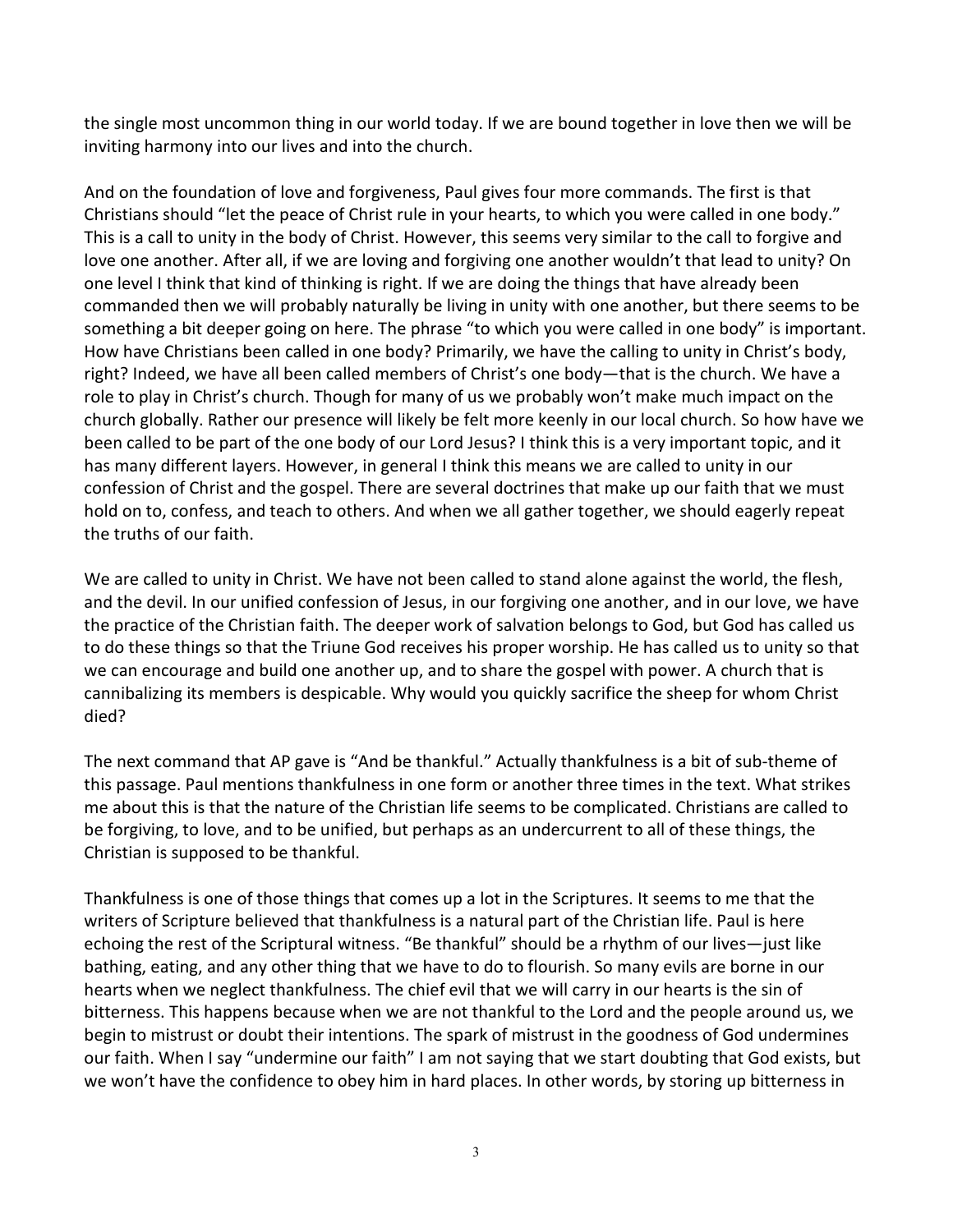our hearts, we rob our own faith of its strength. The call to "be thankful" then is an essential part of<br>the Christian faith, and we neglect it to our own injury.<br>Alongside of thankfulness, AP says that we ought to "let th our hearts, we rob our own faith of its strength. The call to "be thankful" then is an essential part of<br>the Christian faith, and we neglect it to our own injury.<br>Alongside of thankfulness, AP says that we ought to "let th our hearts, we rob our own faith of its strength. The call to "be thankful" then is an essential part of<br>the Christian faith, and we neglect it to our own injury.<br>Alongside of thankfulness, AP says that we ought to "let th our hearts, we rob our own faith of its strength. The call to "be thankful" then is an essential part of<br>the Christian faith, and we neglect it to our own injury.<br>Alongside of thankfulness, AP says that we ought to "let th our hearts, we rob our own faith of its strength. The call to "be thankful" then is an essential part of<br>the Christian faith, and we neglect it to our own injury.<br>Alongside of thankfulness, AP says that we ought to "let th our hearts, we rob our own faith of its strength. The call to "be thankful" then is an essential part of<br>the Christian faith, and we neglect it to our own injury.<br>Alongside of thankfulness, AP says that we ought to "let th our hearts, we rob our own faith of its strength. The call to "be thankful" then is an essential part of<br>the Christian faith, and we neglect it to our own injury.<br>Alongside of thankfulnees, AP says that we ought to "let th our hearts, we rob our own faith of its strength. The call to "be thankful" then is an essential part of<br>the Christian faith, and we neglect it to our own injury.<br>Alongside of thankfulness, AP says that we ought to "let th our hearts, we rob our own faith of its strength. The call to "be thankful" then is an essential part of<br>the Christian faith, and we neglect it to our own injury.<br>Alongside of thankfulness, AP says that we ought to "let th our hearts, we rob our own faith of its strength. The call to "be thankful" then is an essential part of<br>the Christian faith, and we neglect it to our own injury.<br>Alongside of thankfulness, AP says that we ought to "let th our hearts, we rob our own faith of its strength. The call to "be thankful" then is an essential part of<br>the Christian faith, and we neglect it to our own injury.<br>Alongside of thankfulness, AP says that we ought to "let th our hearts, we rob our own faith of its strength. The call to "be thankful" then is an essential part of<br>the Christian faith, and we neglect it to our own injury.<br>Alongside of thankfulness, AP says that we ought to "let th our hearts, we rob our own faith of its strength. The call to "be thankful" then is an essential part of<br>the Christian faith, and we neglect it to our own injury.<br>Alongside of thankfulness, AP says that we ought to "let th our hearts, we rob our own faith of its strength. The call to "be thankful" then is an essential part of<br>the Christian faith, and we neglect it to our own injury.<br>Alongside of thankfulness, AP says that we ought to "let th our hearts, we rob our own faith of its strength. The call to "be thankful" then is an essential part of<br>the Christian faith, and we neglect it to our own injury.<br>Alongside of thankfulness, AP says that we ought to "let th our hearts, we rob our own faith of its strength. The call to "be thankful" then is an essential part of<br>the Christian faith, and we neglect it to our own injury.<br>Alongside of thankfulness, AP says that we ought to "let th Lord. Alongside of thankfulness, AP says that we ought to "let the word of Christ dwell in us richly, teaching<br>and admonishing one another in all wisdom, singing psalms and hymns and spiritual songs, with<br>thankfulness in your yo Alongside of that hull become. The sole that we ought to "let the word of Christ dwell in us richly"<br>And admonishing one another in all wisdom, singing psalms and hyms and spiritual songs, with<br>thankfulness in your your le and admonishing one another in all wistdom, singing psalms and hymns and spirrival songs, with<br>thankfulness in your your hearts to God." The command to "let the word of Christ swell in us richly"<br>brings to my mind an amusi thanktulenes in your you happents to God." The command to "let the word of Christ dwell in us richly<br>things to my mind an amusing lmage. The idea of dwelling richly in something carries with it the idea of<br>living a long ti brings to my mind an amusing image. The idea of dwelling richly in something carries with it the idea of the six pposed to be one of constant contemplation or application of the word of Christ. The image Christ is supposed ilving a long time in one place as well as putting down roots. The life of the Christian in the word of Christ,<br>Christ is supposed to be one of constant contemplation or application of the word of Christ. The image<br>in my m Christ supposed to be one of constant contenplation or application of phoronomic and Christ. The image Christ and the teaching and on the water it starts to flavor the water. If you allow the tea to stay for a long time in

m my mind is that of a tea bag. When you put a tea bag in a cup of not water it starts to flavor the some six to may the some six to may in the word of Christ the same is true for the Christian. The longer we dwell in or, water. It you allow the tea to stay for a long time in the water the tea gets stronger and stronger. In<br>same is true for the Christian. The longer we dwell in or, dare I say, steep in the word of Christ the<br>stronger our fa stronger our trait will become. There is a dear connection between being thanking and weveling in the teaching where the teaching in the depoted of this to the term on the productive on the teaching that the good news abou word of Christ. The thankfull person wino recognizes the gloriusus work of Christ as ons thy to the versual theories of the good news about Jesus. They dwell in the word. The wonderful news that God has purchased a<br>the goo out life on their own. I hey go to the word of Christ. And they do not just taske a little of the riches of<br>the good news about Jesus. They dwell in the word. The wonderful news that God has purchased a<br>people for his own the good news about Jesus. They dwell in the word. The wondertul news that God has purchased a<br>the good news about Jesus. They dwell in the two range through faith we may all be inheritors with Christ our<br>Lord.<br>Now you may

people for his own possession and that by grace through taith we may all be inheritors with Christ our bond by a bond  $\sim$  bond  $\sim$  bond  $\sim$  bond  $\sim$  bond  $\sim$  bond  $\sim$  bond  $\sim$  bond  $\sim$  bond  $\sim$  bond  $\sim$  bond  $\sim$ Lord.<br>Now you may notice a pattern in my preaching. I often make a big deal of the work of God on our<br>Nowhig our attention back to the many ways that God is in his love has brought all of this to pass. I<br>drawing our attent Now you may notice a pattern in my preaching. I often make a big deal of the work of God on our behalf. I have been doing so today again. Even though this passage is full of commands, I keep on drawing our attention back t Now you may notice a pattern in my preaching 1 otten make a big deal of the work of God on our<br>Now you may notice a pattern in my preaching a lot the communical state and the work of God is in this love has brought all of behall: I have been doing so today again. Even though this passage is full of commands, I keep on<br>drawing our attention back to the many ways that God is in his love has brought all of this to pass. I<br>think that this is ri drawith all the this top associate the many ways that God is in his love has brought all of this to pass. It is in the party and admonishing one changers that this is right and proper, but we should also take account of ho think that this is right and proper, but we should also take account of how much is expected ot us. We don't always listen to and receive teaching. We are called to be "teaching and admonishing one another with all wisdom. another with all wisdom." As much as we all teel like we need to know more and be better prepared by before we teach others, AP says that we should be teaching and admonishing one another. Teaching means explaining what we betore we teach others, AP says that we should be teaching and admonishing one another. Teaching converter actions of means explaining what we have received in the word of Christ—the gospel—to others. Admonishing means war means explaining what we have received in the word of Christ—the gospel—to cothers. Admonishing means warning others of the dangers of sin, false teaching, and unbelief in our Lord Jesus.<br>Interestingly enough, AP says that